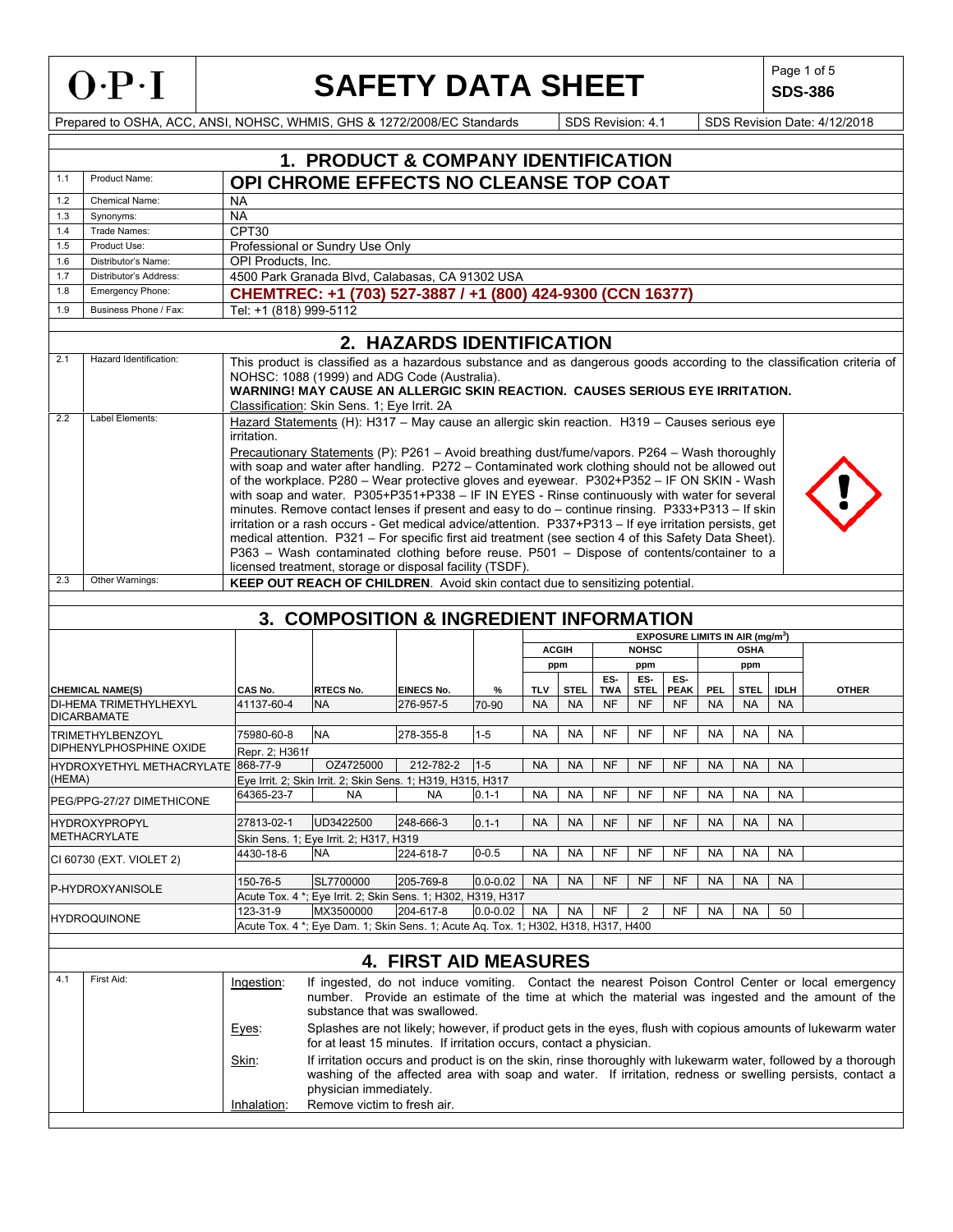

# SAFETY DATA SHEET SDS-386

**SDS-386** 

|     | 4. FIRST AID MEASURES - cont'd                                                           |                                                                                                                                                                                                                                                                |                                                                                                                                                                                                                         |               |                    |                                   |             |             |             |              |             |
|-----|------------------------------------------------------------------------------------------|----------------------------------------------------------------------------------------------------------------------------------------------------------------------------------------------------------------------------------------------------------------|-------------------------------------------------------------------------------------------------------------------------------------------------------------------------------------------------------------------------|---------------|--------------------|-----------------------------------|-------------|-------------|-------------|--------------|-------------|
| 4.2 | Effects of Exposure:                                                                     | If product is swallowed, may cause nausea, vomiting and/or diarrhea and central nervous system<br>Ingestion:                                                                                                                                                   |                                                                                                                                                                                                                         |               |                    |                                   |             |             |             |              |             |
|     |                                                                                          | depression.                                                                                                                                                                                                                                                    |                                                                                                                                                                                                                         |               |                    |                                   |             |             |             |              |             |
|     |                                                                                          | Eyes:<br>Skin:                                                                                                                                                                                                                                                 | Irritating to the eyes. Symptoms of overexposure may include redness, itching, irritation and watering.<br>May be irritating to skin in some sensitive individuals, especially after prolonged and/or repeated contact. |               |                    |                                   |             |             |             |              |             |
|     |                                                                                          | Inhalation:                                                                                                                                                                                                                                                    | Vapors of this product may be slightly irritating to the nose, throat and other tissues of the respiratory                                                                                                              |               |                    |                                   |             |             |             |              |             |
|     |                                                                                          | system. Symptoms of overexposure can include coughing, wheezing, nasal congestion, and difficulty                                                                                                                                                              |                                                                                                                                                                                                                         |               |                    |                                   |             |             |             |              |             |
|     |                                                                                          | breathing. Inhalation of vapors exceeding the levels listed in Section 3 (Composition and Ingredient<br>Information) can cause central nervous system depression (e.g., drowsiness, dizziness, headaches,                                                      |                                                                                                                                                                                                                         |               |                    |                                   |             |             |             |              |             |
|     |                                                                                          | nausea).                                                                                                                                                                                                                                                       |                                                                                                                                                                                                                         |               |                    |                                   |             |             |             |              |             |
| 4.3 | Symptoms of Overexposure:                                                                | Symptoms of skin overexposure in individuals may include redness, itching, and irritation of affected areas.                                                                                                                                                   |                                                                                                                                                                                                                         |               |                    |                                   |             |             |             |              |             |
|     | Acute Health Effects:                                                                    | Overexposure in eyes may cause redness, itching and watering.                                                                                                                                                                                                  |                                                                                                                                                                                                                         |               |                    |                                   |             |             |             |              |             |
| 4.4 |                                                                                          | Mild to moderate irritation to eyes and skin near affected areas. Additionally, high concentrations of vapors can cause<br>drowsiness, dizziness, headaches and nausea.                                                                                        |                                                                                                                                                                                                                         |               |                    |                                   |             |             |             |              |             |
| 4.5 | <b>Chronic Health Effects:</b>                                                           | None known.                                                                                                                                                                                                                                                    |                                                                                                                                                                                                                         |               |                    |                                   |             |             |             |              |             |
| 4.6 | Target Organs:                                                                           | Eyes, skin and respiratory system.                                                                                                                                                                                                                             |                                                                                                                                                                                                                         |               |                    |                                   |             |             |             |              |             |
| 4.7 | <b>Medical Conditions</b><br>Aggravated by Exposure:                                     | Pre-existing skin, eye and respiratory disorders.                                                                                                                                                                                                              |                                                                                                                                                                                                                         |               |                    | <b>HEALTH</b>                     |             |             |             |              | 1           |
|     |                                                                                          |                                                                                                                                                                                                                                                                |                                                                                                                                                                                                                         |               |                    | <b>FLAMMABILITY</b>               |             |             |             |              | $\mathbf 2$ |
|     |                                                                                          |                                                                                                                                                                                                                                                                |                                                                                                                                                                                                                         |               |                    | <b>PHYSICAL HAZARDS</b>           |             |             |             |              | 1           |
|     |                                                                                          |                                                                                                                                                                                                                                                                |                                                                                                                                                                                                                         |               |                    | <b>PROTECTIVE EQUIPMENT</b>       |             |             |             |              | A           |
|     |                                                                                          |                                                                                                                                                                                                                                                                |                                                                                                                                                                                                                         |               |                    | <b>EYES</b>                       | <b>SKIN</b> |             |             |              |             |
|     |                                                                                          |                                                                                                                                                                                                                                                                |                                                                                                                                                                                                                         |               |                    |                                   |             |             |             |              |             |
|     |                                                                                          |                                                                                                                                                                                                                                                                | <b>5. FIREFIGHTING MEASURES</b>                                                                                                                                                                                         |               |                    |                                   |             |             |             |              |             |
| 5.1 | Fire & Explosion Hazards:                                                                | This product is not a flammable liquid. When involved in a fire, this product may ignite and<br>decompose to form toxic gases (e.g., CO, CO <sub>2</sub> , NO <sub>x</sub> ). Uncontrolled polymerization may occur at                                         |                                                                                                                                                                                                                         |               |                    |                                   |             |             |             |              |             |
|     |                                                                                          | high temperatures resulting in explosions or rupture of storage containers.                                                                                                                                                                                    |                                                                                                                                                                                                                         |               |                    |                                   |             |             |             |              |             |
| 5.2 | <b>Extinguishing Methods:</b>                                                            | Water, Foam, CO <sub>2</sub> , Dry Chemical                                                                                                                                                                                                                    |                                                                                                                                                                                                                         |               |                    |                                   |             |             |             |              |             |
| 5.3 | <b>Firefighting Procedures:</b>                                                          | As in any fire, wear MSHA/NIOSH approved self-contained breathing apparatus (pressure-                                                                                                                                                                         |                                                                                                                                                                                                                         |               |                    |                                   |             |             |             |              |             |
|     |                                                                                          | demand) and full protective gear. Keep containers cool until well after the fire is out. Use water<br>spray to cool fire-exposed surfaces and to protect personnel.                                                                                            |                                                                                                                                                                                                                         |               |                    | If possible, prevent runoff water |             |             |             |              |             |
|     |                                                                                          | from entering storm drains, bodies of water, or other environmentally sensitive areas. If necessary,                                                                                                                                                           |                                                                                                                                                                                                                         |               |                    |                                   |             |             |             |              |             |
|     |                                                                                          | rinse contaminated equipment with soapy water before returning to service.                                                                                                                                                                                     |                                                                                                                                                                                                                         |               |                    |                                   |             |             |             |              |             |
|     |                                                                                          | <b>6. ACCIDENTAL RELEASE MEASURES</b>                                                                                                                                                                                                                          |                                                                                                                                                                                                                         |               |                    |                                   |             |             |             |              |             |
| 6.1 | Spills:                                                                                  | Before cleaning any spill or leak, individuals involved in spill cleanup must wear appropriate Personal Protective                                                                                                                                             |                                                                                                                                                                                                                         |               |                    |                                   |             |             |             |              |             |
|     |                                                                                          | Equipment.                                                                                                                                                                                                                                                     |                                                                                                                                                                                                                         |               |                    |                                   |             |             |             |              |             |
|     |                                                                                          | For small spills (e.g., < 1 gallon (3.8 L)) wear appropriate personal protective equipment (e.g., goggles, gloves). Remove<br>spilled material with absorbent material and place into appropriate closed container(s) for disposal. Dispose of properly        |                                                                                                                                                                                                                         |               |                    |                                   |             |             |             |              |             |
|     |                                                                                          | in accordance with local, state and federal regulations. Wash all affected areas and outside of container with plenty of                                                                                                                                       |                                                                                                                                                                                                                         |               |                    |                                   |             |             |             |              |             |
|     |                                                                                          |                                                                                                                                                                                                                                                                | warm water and soap. Remove any contaminated clothing and wash thoroughly before reuse.                                                                                                                                 |               |                    |                                   |             |             |             |              |             |
|     |                                                                                          | For large spills (e.g., $\geq 1$ gallon (3.8 L)), deny entry to all unprotected individuals. Dike and contain spill with inert<br>material (e.g., sand or earth). Transfer liquid to containers for recovery or disposal and solid diking material to separate |                                                                                                                                                                                                                         |               |                    |                                   |             |             |             |              |             |
|     |                                                                                          | containers for proper disposal. Remove contaminated clothing promptly and wash affected skin areas with soap and                                                                                                                                               |                                                                                                                                                                                                                         |               |                    |                                   |             |             |             |              |             |
|     |                                                                                          | water. Keep spills and cleaning runoffs out of drains, municipal sewers and open bodies of water.                                                                                                                                                              |                                                                                                                                                                                                                         |               |                    |                                   |             |             |             |              |             |
|     |                                                                                          | 7. HANDLING & STORAGE INFORMATION                                                                                                                                                                                                                              |                                                                                                                                                                                                                         |               |                    |                                   |             |             |             |              |             |
| 7.1 | Work & Hygiene Practices:                                                                | Avoid eye contact.                                                                                                                                                                                                                                             |                                                                                                                                                                                                                         |               |                    |                                   |             |             |             |              |             |
| 7.2 | Storage & Handling:                                                                      | Use and store in a cool, dry, well-ventilated location (e.g., local exhaust ventilation, fans). Do not store in damaged or                                                                                                                                     |                                                                                                                                                                                                                         |               |                    |                                   |             |             |             |              |             |
|     |                                                                                          | unmarked containers or storage devices. Keep containers securely closed when not in use.                                                                                                                                                                       |                                                                                                                                                                                                                         |               |                    |                                   |             |             |             |              |             |
| 7.3 | <b>Special Precautions:</b>                                                              | Spilled material may present a slipping hazard if left unattended. Clean all spills promptly.                                                                                                                                                                  |                                                                                                                                                                                                                         |               |                    |                                   |             |             |             |              |             |
|     |                                                                                          | 8. EXPOSURE CONTROLS & PERSONAL PROTECTION                                                                                                                                                                                                                     |                                                                                                                                                                                                                         |               |                    |                                   |             |             |             |              |             |
| 8.1 | <b>Exposure Limits:</b>                                                                  |                                                                                                                                                                                                                                                                | <b>ACGIH</b>                                                                                                                                                                                                            |               | <b>NOHSC</b>       |                                   |             | <b>OSHA</b> |             | <b>OTHER</b> |             |
|     | ppm (mg/m <sup>3</sup> )                                                                 | <b>CHEMICAL NAME(S)</b>                                                                                                                                                                                                                                        | <b>TLV</b><br><b>STEL</b>                                                                                                                                                                                               | <b>ES-TWA</b> | ES-<br><b>STEL</b> | ES-<br><b>PEAK</b>                | PEL         | <b>STEL</b> | <b>IDLH</b> |              |             |
|     |                                                                                          | <b>HYDROQUINONE</b>                                                                                                                                                                                                                                            | <b>NA</b><br><b>NA</b>                                                                                                                                                                                                  | <b>NF</b>     | 2                  | <b>NF</b>                         | <b>NA</b>   | NA          | 50          |              |             |
| 8.2 | Ventilation & Engineering<br>Controls:                                                   | When working with large quantities of product, provide adequate ventilation (e.g., local exhaust ventilation, fans). Ensure<br>that an eyewash station, sink or washbasin is available in case of exposure to eyes.                                            |                                                                                                                                                                                                                         |               |                    |                                   |             |             |             |              |             |
| 8.3 | Respiratory Protection:                                                                  | No special respiratory protection is required under typical circumstances of use or handling.<br>instances where vapors or sprays of this product are generated, and respiratory protection is needed,                                                         |                                                                                                                                                                                                                         |               |                    |                                   |             |             | -In         |              |             |
|     |                                                                                          | use only protection authorized by 29 CFR §1910.134, applicable U.S. State regulations, or the                                                                                                                                                                  |                                                                                                                                                                                                                         |               |                    |                                   |             |             |             |              |             |
|     | Canadian CAS Standard Z94.4-93 and applicable standards of Canadian Provinces, EC member |                                                                                                                                                                                                                                                                |                                                                                                                                                                                                                         |               |                    |                                   |             |             |             |              |             |
|     | States, or Australia.                                                                    |                                                                                                                                                                                                                                                                |                                                                                                                                                                                                                         |               |                    |                                   |             |             |             |              |             |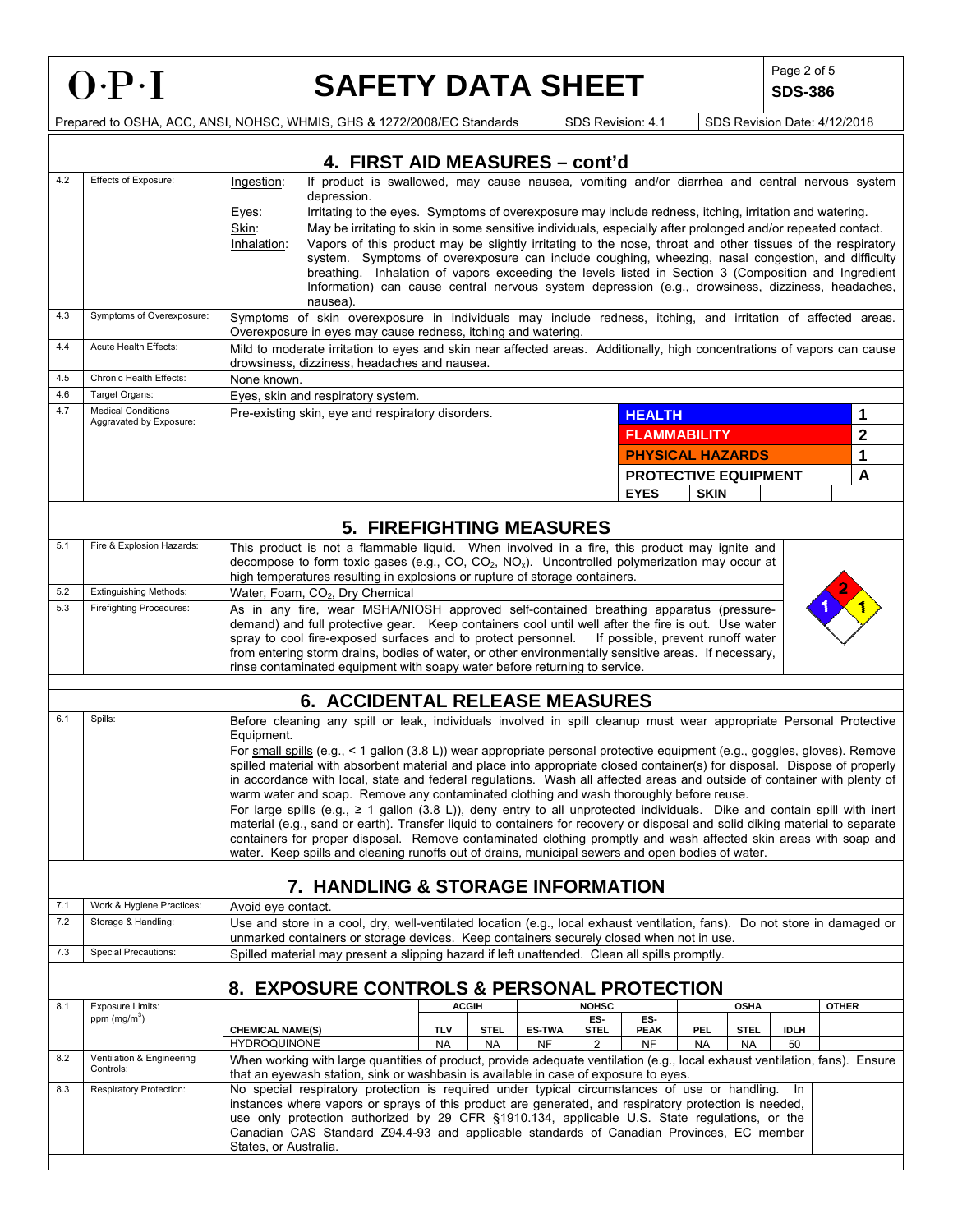9.16 Viscosity: NA 9.17 Other Information: NA

# SAFETY DATA SHEET SDS-386

**SDS-386** 

|     | 8. EXPOSURE CONTROLS & PERSONAL PROTECTION - cont'd |                                                                                                                                                                                                                                                                                                                                 |            |  |  |  |
|-----|-----------------------------------------------------|---------------------------------------------------------------------------------------------------------------------------------------------------------------------------------------------------------------------------------------------------------------------------------------------------------------------------------|------------|--|--|--|
| 8.4 | Eve Protection:                                     | Wear protective eyewear (e.g., safety glasses with side-shield) at all times when handling this product.<br>Always use protective eyewear when cleaning spills or leaks. Contact lenses pose a special hazard;<br>soft lenses may absorb and concentrate irritants.                                                             | $\bigcirc$ |  |  |  |
| 8.5 | Hand Protection:                                    | AVOID SKIN CONTACT DUE TO SENSITIZING POTENTIAL. If anticipated that prolonged & repeated<br>skin contact will occur during use of this product, wear latex or rubber gloves for routine industrial use. If<br>necessary, refer to U.S. OSHA 29 CFR §1910.138, the appropriate standards of Canada, of the EU<br>member states. |            |  |  |  |
| 8.6 | <b>Body Protection:</b>                             | AVOID SKIN CONTACT DUE TO SENSITIZING POTENTIAL. However, no special body protection is<br>required under typical circumstances of use and handling. If necessary, refer to appropriate standards<br>of Canada, the EU member states, or U.S. OSHA.                                                                             |            |  |  |  |
|     |                                                     |                                                                                                                                                                                                                                                                                                                                 |            |  |  |  |
|     | 9. PHYSICAL & CHEMICAL PROPERTIES                   |                                                                                                                                                                                                                                                                                                                                 |            |  |  |  |
| 9.1 | Appearance:                                         | Clear light pink liquid                                                                                                                                                                                                                                                                                                         |            |  |  |  |
| 9.2 | Odor:                                               | Slight                                                                                                                                                                                                                                                                                                                          |            |  |  |  |
| 93  | Odor Threshold:                                     | <b>NA</b>                                                                                                                                                                                                                                                                                                                       |            |  |  |  |

| 9.2  | Odor:                                   | Slight                  |
|------|-----------------------------------------|-------------------------|
| 9.3  | Odor Threshold:                         | <b>NA</b>               |
| 9.4  | pH:                                     | <b>NA</b>               |
| 9.5  | Melting Point/Freezing Point:           | <b>NA</b>               |
| 9.6  | Initial Boiling Point/Boiling<br>Range: | <b>NA</b>               |
| 9.7  | Flashpoint:                             | <b>NA</b>               |
| 9.8  | Upper/Lower Flammability<br>Limits:     | <b>NA</b>               |
| 9.9  | Vapor Pressure:                         | <b>NA</b>               |
| 9.10 | Vapor Density:                          | <b>NA</b>               |
| 9.11 | Relative Density:                       | <b>NA</b>               |
| 9.12 | Solubility:                             | <b>Slightly Soluble</b> |
| 9.13 | Partition Coefficient (log Pow):        | <b>NA</b>               |
| 9.14 | Autoignition Temperature:               | <b>NA</b>               |
| 9.15 | Decomposition Temperature:              | <b>NA</b>               |

|      | <b>10. STABILITY &amp; REACTIVITY</b> |                                                                                                                                                                                              |  |  |  |  |  |
|------|---------------------------------------|----------------------------------------------------------------------------------------------------------------------------------------------------------------------------------------------|--|--|--|--|--|
| 10.1 | Stability:                            | Stable under ambient conditions when stored properly (see Section 7, Storage and Handling).                                                                                                  |  |  |  |  |  |
| 10.2 | Hazardous Decomposition<br>Products:  | If exposed to extremely high temperatures, the products of thermal decomposition may include irritating vapors and<br>carbon oxide gases (e.g., $CO$ , $CO2$ ).                              |  |  |  |  |  |
| 10.3 | Hazardous Polymerization:             | May occur, if exposed to extremely high temperatures.                                                                                                                                        |  |  |  |  |  |
| 10.4 | Conditions to Avoid:                  | Exposure or contact to extreme temperatures, incompatible chemicals, strong light sources, sparks, flame.                                                                                    |  |  |  |  |  |
| 10.5 | Incompatible Substances:              | This product is incompatible with strong oxidizers (e.g., peroxides, superoxides), strong acids (e.g., hydrochloric or<br>muriatic acids), or strong bases (e.g., Iye, potassium hydroxide). |  |  |  |  |  |

|                                                                                 | <b>TOXICOLOGICAL INFORMATION</b> |             |           |             |                 |            |    |
|---------------------------------------------------------------------------------|----------------------------------|-------------|-----------|-------------|-----------------|------------|----|
| .                                                                               | of Entry:<br>Routes of           | Inhalation: | <b>NC</b> | Absorption. | VE <sup>r</sup> | Ingestion: | -- |
| the contract of the contract of the contract of the contract of the contract of |                                  | --          | .         | .           |                 |            |    |

| 11.2 | <b>Toxicity Data:</b>               | The product has not been tested for specific toxicity data.              |  |  |  |  |
|------|-------------------------------------|--------------------------------------------------------------------------|--|--|--|--|
| 11.3 | Acute Toxicity:                     | See Section 4.4                                                          |  |  |  |  |
| 11.4 | Chronic Toxicity:                   | See Section 4.5                                                          |  |  |  |  |
| 11.5 | Suspected Carcinogen:               | No                                                                       |  |  |  |  |
| 11.6 | Reproductive Toxicity:              | This product is not reported to produce reproductive toxicity in humans. |  |  |  |  |
|      | Mutagenicity:                       | This product is not reported to produce mutagenic effects in humans.     |  |  |  |  |
|      | Embryotoxicity:                     | This product is not reported to produce embryotoxic effects in humans.   |  |  |  |  |
|      | Teratogenicity:                     | This product is not reported to produce teratogenic effects in humans.   |  |  |  |  |
|      | Reproductive Toxicity:              | This product is not reported to produce reproductive effects in humans.  |  |  |  |  |
| 11.7 | Irritancy of Product:               | See Section 4.2                                                          |  |  |  |  |
| 11.8 | <b>Biological Exposure Indices:</b> | <b>NE</b>                                                                |  |  |  |  |
| 11.9 | Physician Recommendations:          | Treat symptomatically.                                                   |  |  |  |  |
|      |                                     |                                                                          |  |  |  |  |
|      |                                     | <b>12. ECOLOGICAL INFORMATION</b>                                        |  |  |  |  |
| 12.1 | Environmental Stability:            | There are no specific data available for this product.                   |  |  |  |  |
| 12.2 | Effects on Plants & Animals:        | There are no specific data available for this product.                   |  |  |  |  |
| 12.3 | Effects on Aquatic Life:            | There are no specific data available for this product.                   |  |  |  |  |
|      |                                     |                                                                          |  |  |  |  |
|      | <b>13. DISPOSAL CONSIDERATIONS</b>  |                                                                          |  |  |  |  |
| 13.1 | Waste Disposal:                     | Dispose of in accordance with Federal, state and local regulations.      |  |  |  |  |
| 13.2 | <b>Special Considerations:</b>      | <b>NA</b>                                                                |  |  |  |  |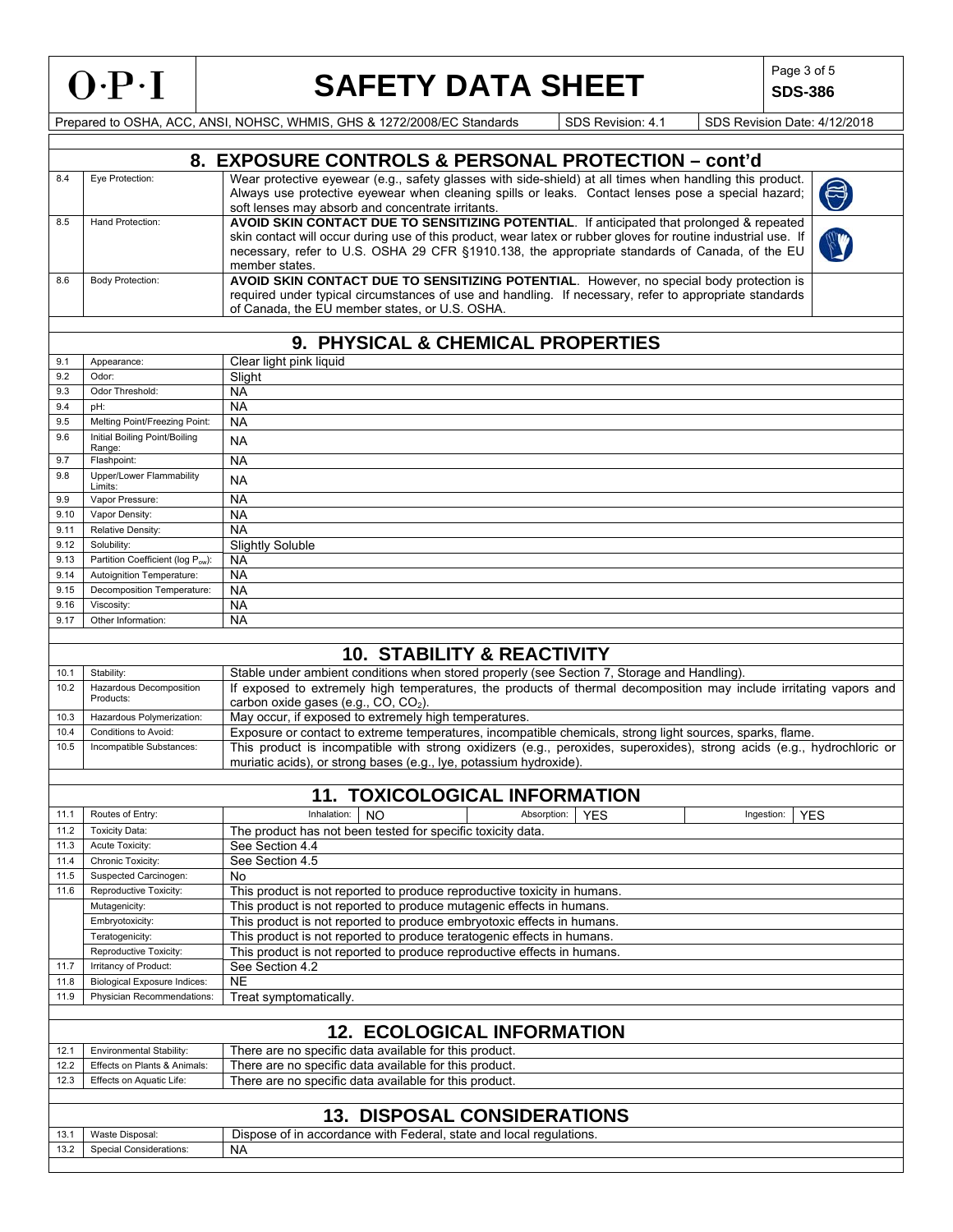

# SAFETY DATA SHEET SDS-386

**SDS-386** 

|              |                                                                                                                                                                                                                                                                                                                                                                                                                                                                                                                                                                                                                                                                                                                                                                                                                                                                                        | <b>14. TRANSPORTATION INFORMATION</b>                                                                                                                                                                                                                                                                                                                                                                                                                                                                                                                                                                                                                                                                                               |                                                                                                                                                                                                                                                                                                  |  |  |  |  |
|--------------|----------------------------------------------------------------------------------------------------------------------------------------------------------------------------------------------------------------------------------------------------------------------------------------------------------------------------------------------------------------------------------------------------------------------------------------------------------------------------------------------------------------------------------------------------------------------------------------------------------------------------------------------------------------------------------------------------------------------------------------------------------------------------------------------------------------------------------------------------------------------------------------|-------------------------------------------------------------------------------------------------------------------------------------------------------------------------------------------------------------------------------------------------------------------------------------------------------------------------------------------------------------------------------------------------------------------------------------------------------------------------------------------------------------------------------------------------------------------------------------------------------------------------------------------------------------------------------------------------------------------------------------|--------------------------------------------------------------------------------------------------------------------------------------------------------------------------------------------------------------------------------------------------------------------------------------------------|--|--|--|--|
|              |                                                                                                                                                                                                                                                                                                                                                                                                                                                                                                                                                                                                                                                                                                                                                                                                                                                                                        |                                                                                                                                                                                                                                                                                                                                                                                                                                                                                                                                                                                                                                                                                                                                     | The basic description (ID Number, proper shipping name, hazard class & division, packing group) is shown for each mode of transportation. Additional                                                                                                                                             |  |  |  |  |
|              |                                                                                                                                                                                                                                                                                                                                                                                                                                                                                                                                                                                                                                                                                                                                                                                                                                                                                        | descriptive information may be required by 49 CFR, IATA/ICAO, IMDG and the CTDGR.                                                                                                                                                                                                                                                                                                                                                                                                                                                                                                                                                                                                                                                   |                                                                                                                                                                                                                                                                                                  |  |  |  |  |
| 14.1<br>14.2 | 49 CFR (GND):                                                                                                                                                                                                                                                                                                                                                                                                                                                                                                                                                                                                                                                                                                                                                                                                                                                                          | <b>NOT REGULATED</b>                                                                                                                                                                                                                                                                                                                                                                                                                                                                                                                                                                                                                                                                                                                |                                                                                                                                                                                                                                                                                                  |  |  |  |  |
| 14.3         | IATA (AIR):<br>IMDG (OCN):                                                                                                                                                                                                                                                                                                                                                                                                                                                                                                                                                                                                                                                                                                                                                                                                                                                             | NOT REGULATED<br><b>NOT REGULATED</b>                                                                                                                                                                                                                                                                                                                                                                                                                                                                                                                                                                                                                                                                                               |                                                                                                                                                                                                                                                                                                  |  |  |  |  |
| 14.4         | TDGR (Canadian GND):                                                                                                                                                                                                                                                                                                                                                                                                                                                                                                                                                                                                                                                                                                                                                                                                                                                                   | NOT REGULATED                                                                                                                                                                                                                                                                                                                                                                                                                                                                                                                                                                                                                                                                                                                       |                                                                                                                                                                                                                                                                                                  |  |  |  |  |
| 14.5         | ADR/RID (EU):                                                                                                                                                                                                                                                                                                                                                                                                                                                                                                                                                                                                                                                                                                                                                                                                                                                                          | <b>NOT REGULATED</b>                                                                                                                                                                                                                                                                                                                                                                                                                                                                                                                                                                                                                                                                                                                |                                                                                                                                                                                                                                                                                                  |  |  |  |  |
| 14.6         | SCT (MEXICO):                                                                                                                                                                                                                                                                                                                                                                                                                                                                                                                                                                                                                                                                                                                                                                                                                                                                          | <b>NOT REGULATED</b>                                                                                                                                                                                                                                                                                                                                                                                                                                                                                                                                                                                                                                                                                                                |                                                                                                                                                                                                                                                                                                  |  |  |  |  |
| 14.7         | ADGR (AUS):                                                                                                                                                                                                                                                                                                                                                                                                                                                                                                                                                                                                                                                                                                                                                                                                                                                                            | <b>NOT REGULATED</b>                                                                                                                                                                                                                                                                                                                                                                                                                                                                                                                                                                                                                                                                                                                |                                                                                                                                                                                                                                                                                                  |  |  |  |  |
|              |                                                                                                                                                                                                                                                                                                                                                                                                                                                                                                                                                                                                                                                                                                                                                                                                                                                                                        |                                                                                                                                                                                                                                                                                                                                                                                                                                                                                                                                                                                                                                                                                                                                     |                                                                                                                                                                                                                                                                                                  |  |  |  |  |
|              |                                                                                                                                                                                                                                                                                                                                                                                                                                                                                                                                                                                                                                                                                                                                                                                                                                                                                        | <b>15. REGULATORY INFORMATION</b>                                                                                                                                                                                                                                                                                                                                                                                                                                                                                                                                                                                                                                                                                                   |                                                                                                                                                                                                                                                                                                  |  |  |  |  |
| 15.1         | <b>SARA Reporting</b><br>Requirements:                                                                                                                                                                                                                                                                                                                                                                                                                                                                                                                                                                                                                                                                                                                                                                                                                                                 |                                                                                                                                                                                                                                                                                                                                                                                                                                                                                                                                                                                                                                                                                                                                     | This product does not contain any substances subject to SARA Title III, Section 313 reporting requirements.                                                                                                                                                                                      |  |  |  |  |
| 15.2         | <b>SARA TPQ:</b>                                                                                                                                                                                                                                                                                                                                                                                                                                                                                                                                                                                                                                                                                                                                                                                                                                                                       | There are no specific Threshold Planning Quantities for the components of this product.                                                                                                                                                                                                                                                                                                                                                                                                                                                                                                                                                                                                                                             |                                                                                                                                                                                                                                                                                                  |  |  |  |  |
| 15.3         | <b>TSCA Inventory Status:</b>                                                                                                                                                                                                                                                                                                                                                                                                                                                                                                                                                                                                                                                                                                                                                                                                                                                          | The components of this product are listed on the TSCA Inventory or are otherwise exempt.                                                                                                                                                                                                                                                                                                                                                                                                                                                                                                                                                                                                                                            |                                                                                                                                                                                                                                                                                                  |  |  |  |  |
| 15.4         | <b>CERCLA</b><br>Reportable<br>Quantity:                                                                                                                                                                                                                                                                                                                                                                                                                                                                                                                                                                                                                                                                                                                                                                                                                                               | <b>NA</b>                                                                                                                                                                                                                                                                                                                                                                                                                                                                                                                                                                                                                                                                                                                           |                                                                                                                                                                                                                                                                                                  |  |  |  |  |
| 15.5         | Other Federal Requirements:                                                                                                                                                                                                                                                                                                                                                                                                                                                                                                                                                                                                                                                                                                                                                                                                                                                            | (Cosmetics).                                                                                                                                                                                                                                                                                                                                                                                                                                                                                                                                                                                                                                                                                                                        | This product complies with the appropriate sections of the Food and Drug Administration's 21 CFR subchapter G                                                                                                                                                                                    |  |  |  |  |
| 15.6         | Other Canadian Regulations:                                                                                                                                                                                                                                                                                                                                                                                                                                                                                                                                                                                                                                                                                                                                                                                                                                                            | Substances List. WHMIS D2B (Other Toxic Effects)                                                                                                                                                                                                                                                                                                                                                                                                                                                                                                                                                                                                                                                                                    | This product has been classified according to the hazard criteria of the CPR and the Safety Data<br>Sheet contains all of the information required by the CPR. The components of this product are<br>listed on the DSL/NDSL. None of the components of this product are listed on the Priorities |  |  |  |  |
| 15.7         | State Regulatory Information:                                                                                                                                                                                                                                                                                                                                                                                                                                                                                                                                                                                                                                                                                                                                                                                                                                                          | Hydroxyethyl Methacrylate (HEMA) is found on the following state criteria list: NJ and PA<br>None of the ingredients in this product, present in a concentration of 1.0% or greater, are listed on any of the following<br>state criteria lists: California Proposition 65 (CA65), Delaware Air Quality Management List (DE), Florida Toxic<br>Substances List (FL), Massachusetts Hazardous Substances List (MA), Michigan Critical Substances List (MI),<br>Minnesota Hazardous Substances List (MN), New Jersey Right-to-Know List (NJ), New York Hazardous Substances List<br>(NY), Pennsylvania Right-to-Know List (PA), Washington Permissible Exposures List (WA), Wisconsin Hazardous                                       |                                                                                                                                                                                                                                                                                                  |  |  |  |  |
| 15.8         | Other Requirements:                                                                                                                                                                                                                                                                                                                                                                                                                                                                                                                                                                                                                                                                                                                                                                                                                                                                    | Substances List (WI).<br>harm. For more information, go to www.P65warnings.ca.gov.                                                                                                                                                                                                                                                                                                                                                                                                                                                                                                                                                                                                                                                  | This product does not contain any chemicals known to the State of California to cause cancer or other reproductive                                                                                                                                                                               |  |  |  |  |
|              |                                                                                                                                                                                                                                                                                                                                                                                                                                                                                                                                                                                                                                                                                                                                                                                                                                                                                        |                                                                                                                                                                                                                                                                                                                                                                                                                                                                                                                                                                                                                                                                                                                                     |                                                                                                                                                                                                                                                                                                  |  |  |  |  |
|              |                                                                                                                                                                                                                                                                                                                                                                                                                                                                                                                                                                                                                                                                                                                                                                                                                                                                                        | <b>16. OTHER INFORMATION</b>                                                                                                                                                                                                                                                                                                                                                                                                                                                                                                                                                                                                                                                                                                        |                                                                                                                                                                                                                                                                                                  |  |  |  |  |
| 16.1         | Other Information:<br>WARNING! MAY CAUSE AN ALLERGIC SKIN REACTION. CAUSES SERIOUS EYE IRRITATION. Use only as<br>directed. Discontinue use immediately if irritation develops. Avoid breathing dust/fume/vapors. Wash thoroughly with<br>soap and water after handling. Contaminated work clothing should not be allowed out of the workplace. Wear protective<br>gloves and eyewear. IF ON SKIN - Wash with soap and water. IF IN EYES - Rinse continuously with water for several<br>minutes. Remove contact lenses if present and easy to do – continue rinsing. If skin irritation or a rash occurs - Get<br>medical advice/attention. If eve irritation persists, get medical attention. For specific first aid treatment (see section 4 of<br>this Safety Data Sheet). Wash contaminated clothing before reuse. Store in a cool place.<br><b>KEEP OUT OF REACH OF CHILDREN.</b> |                                                                                                                                                                                                                                                                                                                                                                                                                                                                                                                                                                                                                                                                                                                                     |                                                                                                                                                                                                                                                                                                  |  |  |  |  |
| 16.2         | Terms & Definitions:                                                                                                                                                                                                                                                                                                                                                                                                                                                                                                                                                                                                                                                                                                                                                                                                                                                                   | See last page of this Safety Data Sheet.                                                                                                                                                                                                                                                                                                                                                                                                                                                                                                                                                                                                                                                                                            |                                                                                                                                                                                                                                                                                                  |  |  |  |  |
| 16.3         | Disclaimer:                                                                                                                                                                                                                                                                                                                                                                                                                                                                                                                                                                                                                                                                                                                                                                                                                                                                            | This Safety Data Sheet is offered pursuant to OSHA's Hazard Communication Standard, 29 CFR §1910.1200. Other<br>government regulations must be reviewed for applicability to this product. To the best of ShipMate's & OPI's knowledge,<br>the information contained herein is reliable and accurate as of this date; however, accuracy, suitability or completeness<br>is not quaranteed and no warranties of any type, either expressed or implied, are provided. The information contained<br>herein relates only to the specific product(s). If this product(s) is combined with other materials, all component properties<br>must be considered. Data may be changed from time to time. Be sure to consult the latest edition. |                                                                                                                                                                                                                                                                                                  |  |  |  |  |
| 16.4         | Prepared for:                                                                                                                                                                                                                                                                                                                                                                                                                                                                                                                                                                                                                                                                                                                                                                                                                                                                          | <b>OPI Products, Inc.</b><br>4500 Park Granada Blyd<br>Calabasas, CA 91302 USA<br>Tel: +1 (818) 999-5112<br>http://www.opi.com                                                                                                                                                                                                                                                                                                                                                                                                                                                                                                                                                                                                      | $\mathbf{Q} \cdot \mathbf{P} \cdot \mathbf{I}$                                                                                                                                                                                                                                                   |  |  |  |  |
| 16.5         | Prepared by:                                                                                                                                                                                                                                                                                                                                                                                                                                                                                                                                                                                                                                                                                                                                                                                                                                                                           | ShipMate, Inc.<br>P.O. Box 787<br>Sisters, Oregon 97759-0787 USA<br>Tel: +1 (310) 370-3600<br>Fax: +1 (310) 370-5700<br>http://www.shipmate.com                                                                                                                                                                                                                                                                                                                                                                                                                                                                                                                                                                                     | <b>ShipMate®</b><br>Dangerous Goods<br>Training & Consulting                                                                                                                                                                                                                                     |  |  |  |  |